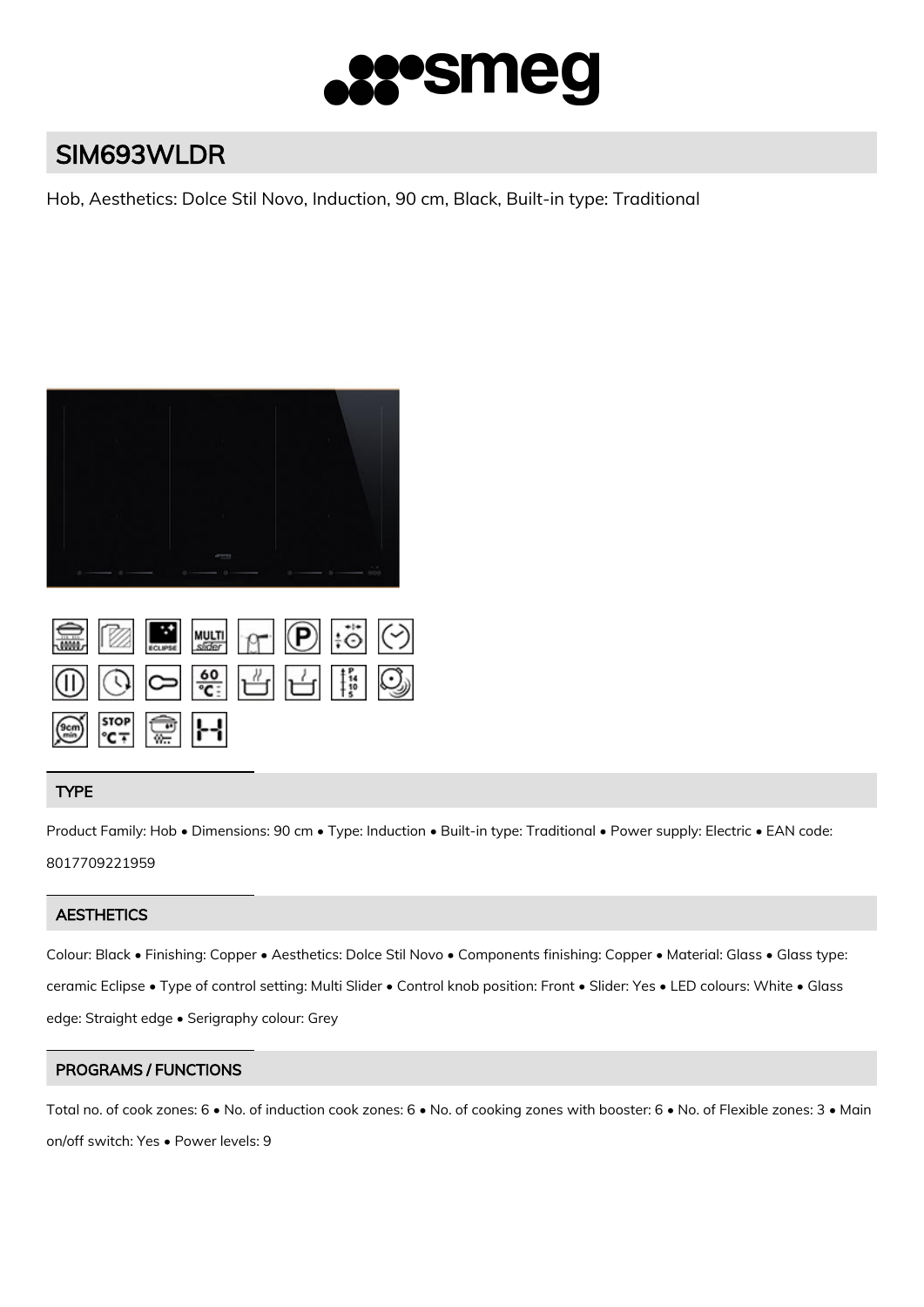#### **OPTIONS**

Worktop Cut-Out: 490x880 mm • Multizone Option: Yes • Flexible Zone Type: MultiZone • End cooking timer: 6 • Pause option: Yes • Minute minder: 1 • End of cooking alarm: Yes • Residual time indicator: Yes • Showroom Demo Option: Yes • Control Lock / Child Safety: Yes • Keep warm automatic function: Yes • Simmering Function: Yes • Melting/Low temperature cooking function: Yes • Rapid level selection: Yes

#### COOKING ZONES

1st zone position: Front-left • 2nd zone position: Rear-left • 3rd zone position: Front-centre • 4th zone position: Rear-centre • 5th zone position: Front-right • 6th zone position: Rear-right • 1st zone type: Induction - Multizone • 2nd zone type: Induction - Multizone • 3rd zone type: Induction - Multizone • 4th zone tipe: Induction - Multizone • 5th zone type: Induction - Multizone • 6th zone type: Induction - Multizone • 1st zone dimensions: 18.0x23.0 cm • 2nd zone dimensions: 18.0x23.0 cm • 3rd zone dimensions: 18.0x23.0 cm • 4th zone dimensions: 18.0x23.0 cm • 5th zone dimensions: 18.0x23.0 cm • 6th zone dimensions: 18.0x23.0 cm • Left Multizone dimension: 38.5x23.0 cm • Central Multizone dimension: 38.5x23.0 cm • Right Multizone dimension: 38.5x23.0 cm • 1st zone power: 2.10 kW • 2nd zone power: 2.10 kW • 3rd zone power: 2.10 kW • 4th zone power: 2.10 kW • 5th zone power: 2.10 kW • 5th zone power: 2.10 kW • 1st zone booster power: 3.60 kW • 2nd zone booster power: 3.60 kW • 3rd zone booster power: 3.60 kW • 4th zone booster power: 3.60 kW • 5th zone booster power: 3.60 kW • 6th zone booster power: 3.60 kW • Booster power left Multizone: 3.60 kW • Booster power central Multizone: 3.60 kW • Booster power right Multizone: 3.60 kW

#### TECHNICAL FEATURES

Automatic setting according to pan dimension: Yes • Permanent Automatic Pot Detection with indication of the relative control: Yes • pan detection: Yes, min 9 cm • Automatic switch off when overheat: Yes • Automatic switch off when overflow: Yes • Residual heat indicator: Yes • Protection against accidental start up: Yes

#### PERFORMANCE / ENERGY LABEL

2nd zone energy consumption: 195 Wh/Kg • Energy consumption zone 3: 195 Wh/Kg • Energy consumption zone 4: 195 Wh/Kg • Energy consumption zone 5: 195 Wh/Kg • Energy consumption zone 6: 195 Wh/Kg

#### ELECTRICAL CONNECTION

Electrical connection rating (W): 10800 W • Voltage (V): 220-240 V • Voltage 2 (V): 380-415 V • Frequency (Hz): 50/60 Hz •

Type of electric cable: Universal • Power supply cable length: 150 cm

### ALSO AVAILABLE

#### LOGISTIC INFORMATION

Dimensions of the product (mm): 53x900x510 • Depth: 510 mm • Width: 900 mm • Product Height: 53 mm • Net weight (kg):

16.500 kg • Gross weight (kg): 18.000 kg